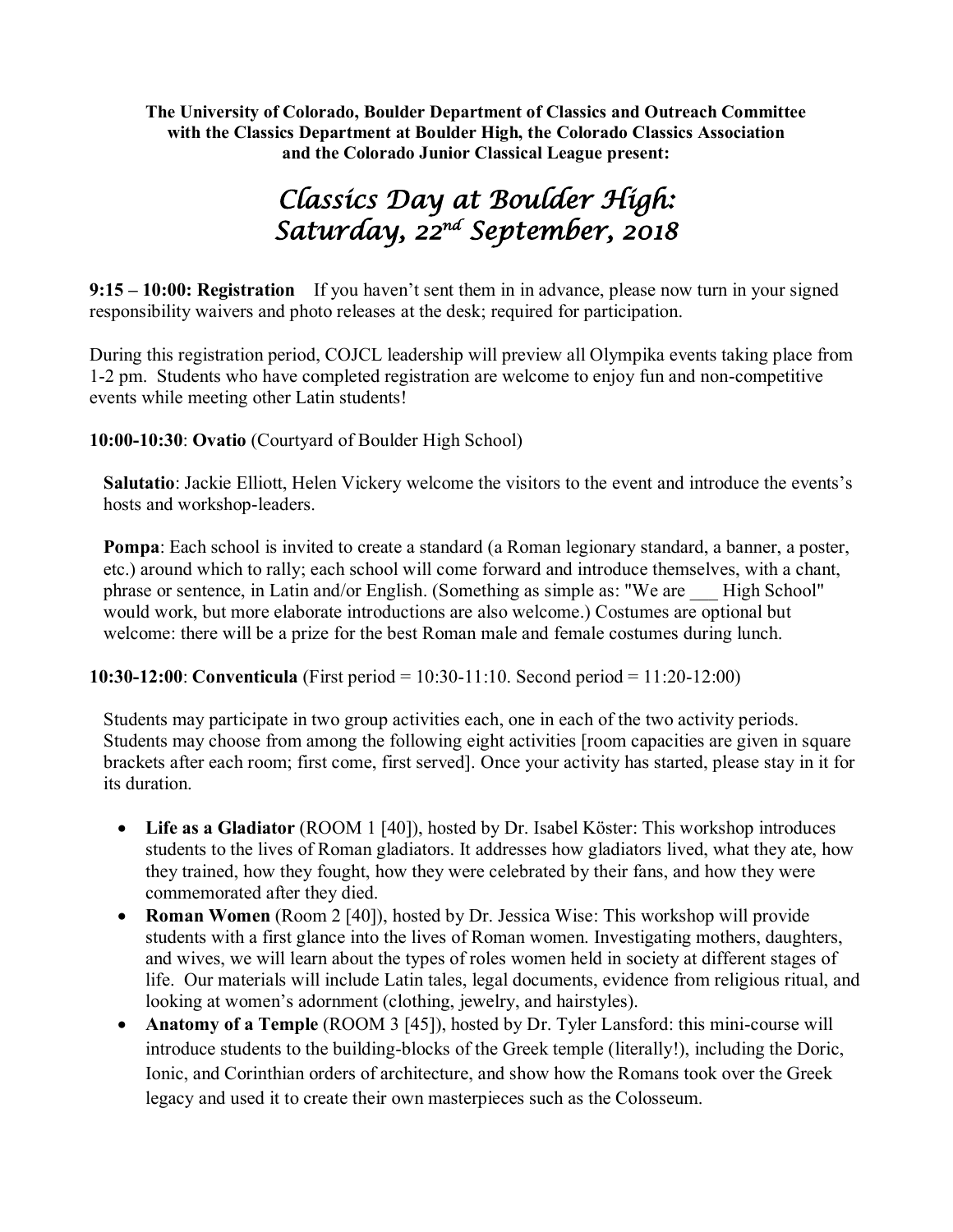- **Decipher a Roman epitaph** (Room 4 [35]), hosted by Dr. Peter Hunt: participants will learn to read simple Latin gravestone inscriptions, the most common texts produced by poor Romans, slaves, and ex-slaves. Individual epitaphs provide fascinating, if sad, glimpses into ancient life stories; taken *en masse* they can shed light on Roman family structure, marriage patterns, seasonal diseases, and slave life.
- **Greek in a day** (ROOM 5 [20]), hosted by Dr. Lauri Reitzammer: this mini-course will introduce participants to the Greek alphabet, some basic Greek vocabulary commonly found in English, and important concepts in Greek language and literature.
- **Archaeology in the Classical World: Exploring ancient Carthage** (Room 6) [10], hosted by Dr. Sarah James: a guided hands-on experience with real artifacts from the city of Carthage once Rome's greatest enemy, then its greatest triumph. This workshop offers fascinating insights into ancient life and the techniques that archaeologists use to explore past civilizations.
- **Capsus Leonis: Charlie Chaplin in Latin** (ROOM 7 [25]), hosted by Mr. Tim Smith (Loveland Classical): students will practice speaking simple Latin to narrate the hilarious antics of the great Charlie Chaplin in his famous short film, *The Lion's Cage*.
- **Constellations and their Stories** (Room 8 [35]), hosted by Mr. Coulter Ward: This workshop will introduce students to the myths behind the constellations in the Perseus group and beyond, while further exploring the difficulties in naming, identifying, and visualizing different constellations through an interactive activity.

**12:00-1:00**: **Prandium (lunch):** please gather in the courtyard to eat lunch! No food will be available for purchase on site, so students and teachers should **bring sack lunches**.

During this period, a team of judges from CU will select and announce the winner of the best costume contest (one male and one female costume winner)!

## **1:00-2:00: Colorado Junior Classical League events**

The Colorado Junior Classical League will host miniature versions of the most popular and fun activities from Convention:

- a. Certamen, the game show of the Ancient World!
- b. Psyche's Task, a great challenge for hand-eye coordination and team-building!
- c. Deucalion's and Pyrrha's Throw, where the farthest backwards beanbag throw wins!
- d. Laocoon's Javelin, where the farthest forwards pool noodle throw wins!
- e. Versipellis, a version of Mafia/Werewolf, but it's in the best ancient language!

## *Students participating in three or more COJCL contests will be entered into a raffle to win additional prizes! The winner will be announced at Valedictio.*

## **2:00: Valedictio (all events will close down by this time)**

**Parking:** Parking, including bus parking, is available in Boulder High's 17th Street parking lot. This lot is on the east side of Boulder High on 17th street just down the hill from CU. Latin club students will help direct you to parking in this lot.

You can also in the 15th street lot off Arapahoe (north side), although the Farmers' Market may mean this lot is crowded on a Saturday in September.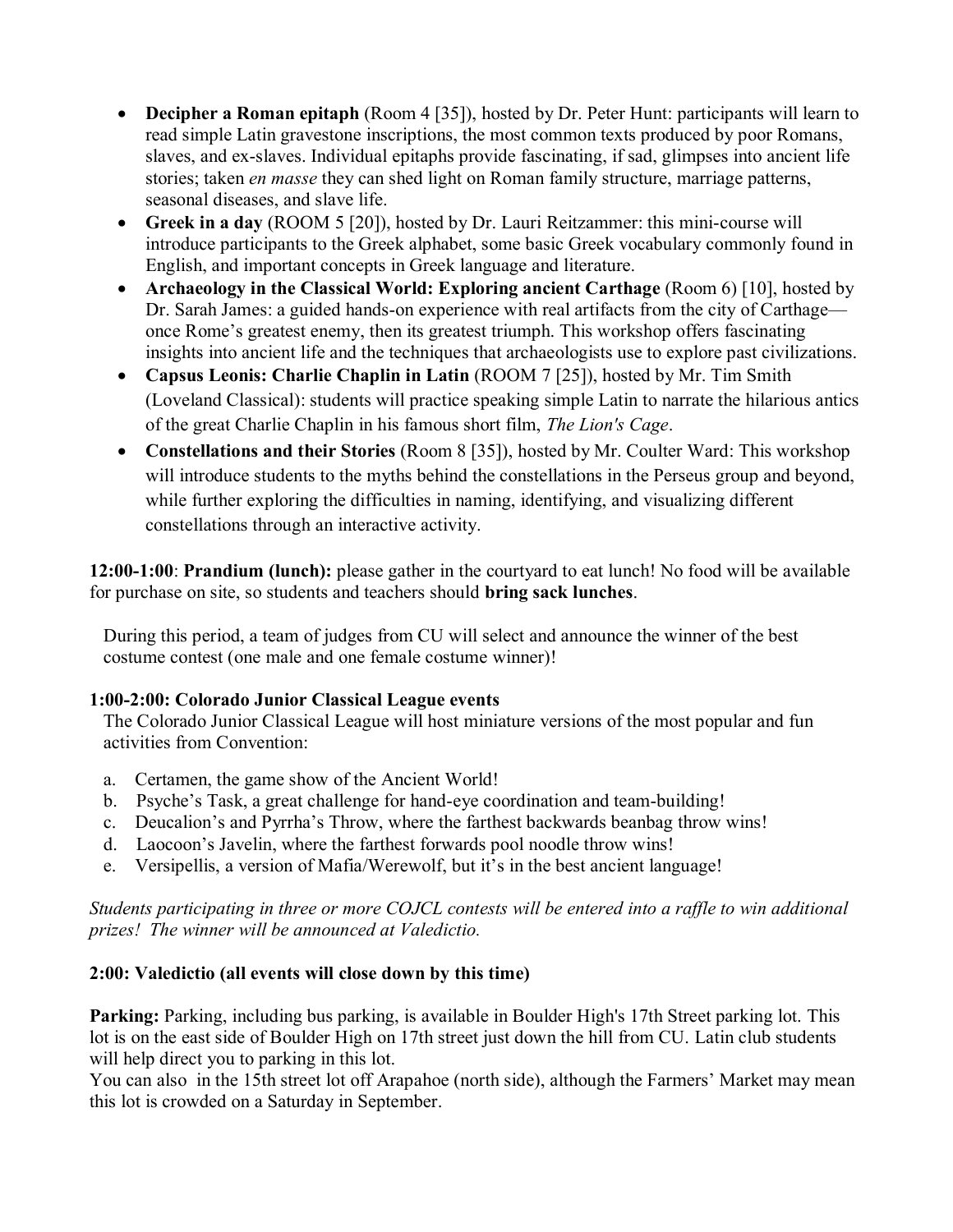#### **University of Colorado: Notice to Participants of Risk and Waiver of Responsibility**

| <b>Activity:</b>          | <b>Classics Day at Boulder High</b>         | Date: | 22 <sup>nd</sup> September, 2018 |
|---------------------------|---------------------------------------------|-------|----------------------------------|
|                           | Participant Name                            |       |                                  |
| <b>Participant school</b> |                                             |       |                                  |
|                           | Parent/Guardian Name (if minor participant) |       |                                  |
|                           | <b>Emergency Contact Phone Numbers</b>      |       |                                  |

The University of Colorado and Boulder High welcome you as a participant in this activity. Please read through the following important information.

I exercise my own free and voluntary choice to participate in the designated activity. **I understand and assume all associated risks of the designated activity. These risks include, but are not limited to**:

**Most activities at this event will be academic: they include participation in a variety of seminars on ancient Greece and Rome taught by university professors, graduate students and Colorado school teachers. However, Colorado's Junior Classical League will host some physical outdoor activities (for details, see the schedule above).**

**This waiver is required for those participants who wish to do participate in the workshops and activities of Colorado Classics Day. The waiver must be signed by a parent or guardian if the participant is under 18 years of age.**

**I agree to assume all risk of personal injury or loss, bodily injury (including death), damage to or loss of, or destruction of any personal property resulting from or arising out of participation in the designated activity. I also release, waive, indemnify, hold harmless, and discharge the University of Colorado from all claims, damages, and injuries arising out of my activities, including my use of equipment and facilities provided by the University of Colorado.**

The University of Colorado does not provide health insurance for individuals participating in activities made available or sponsored by the University of Colorado. As such, you or your personal health insurance will be responsible for payment of medical services and care for any injuries sustained during the designated activity.

I hereby certify that I have read and understand the provisions above. For participants under 18 years of age, the parent or guardian accepts the above terms and grants permissions for the student's participation on behalf of said minor, as permitted by C.R.S. § 13-22-107.

Activity Participant Date

Parent/Guardian for Minor Date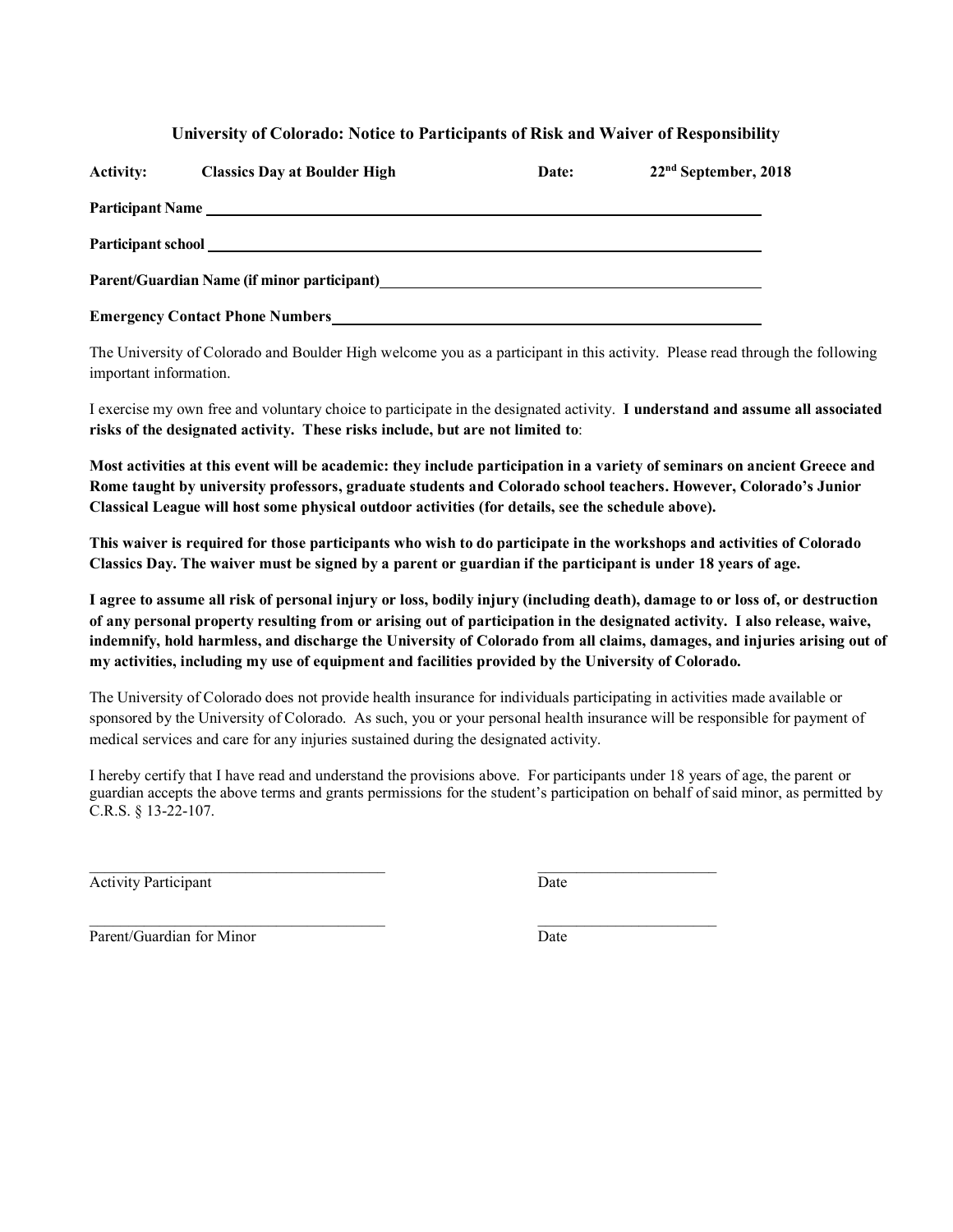August 2018

| Sponsor/Group<br>SECONDARY STUDENT TRAVEL FIELD TRIP PERMISSION FORM                                                                                                                                                                                                                                                    |                                                           |
|-------------------------------------------------------------------------------------------------------------------------------------------------------------------------------------------------------------------------------------------------------------------------------------------------------------------------|-----------------------------------------------------------|
|                                                                                                                                                                                                                                                                                                                         |                                                           |
|                                                                                                                                                                                                                                                                                                                         |                                                           |
| (student) on                                                                                                                                                                                                                                                                                                            |                                                           |
|                                                                                                                                                                                                                                                                                                                         |                                                           |
| (describe trip/activity) (dates)                                                                                                                                                                                                                                                                                        |                                                           |
| <b>Transportation:</b>                                                                                                                                                                                                                                                                                                  |                                                           |
| ___ School Bus ___ Private Car ___ Walking/running ___ Responsibility of parent                                                                                                                                                                                                                                         |                                                           |
| (specify)                                                                                                                                                                                                                                                                                                               | Other                                                     |
| I understand that the Field Trip/Activity may take place away from school property; may involve transportation<br>by school bus, private vehicle, common carrier or other mode of transportation; and may involve activities<br>beyond the scope of traditional school functions conducted on School District property. |                                                           |
| I acknowledge that my student's participation in these activities potentially involves risks and obligations that<br>are impossible to predict, but may include the risk of loss or damage to personal property and the risk of<br>sickness, personal injury or death.                                                  |                                                           |
| I understand that the school district does not purchase, or have, any medical, dental or hospitalization insurance<br>to cover injuries to or loss of life of pupils or to indemnify parents and guardians for expenses in connection<br>therewith, and that such insurance, if desired, must be purchased by me.       |                                                           |
| HIGH SCHOOL: I understand my child, even those 18 and older, must adhere to all BVSD guidelines and<br>expectations while on this field trip. Failure to do so will result in the student being removed from the group and<br>sent home at the family's expense.                                                        |                                                           |
| Parent/Guardian Name: Date: Date:                                                                                                                                                                                                                                                                                       |                                                           |
| YES NO I am available to/interested in chaperoning this field trip. (please circle)                                                                                                                                                                                                                                     |                                                           |
| YES NO I have completed a district-approved background check for this current school year. (please circle)                                                                                                                                                                                                              |                                                           |
| PLEASE RETURN THIS SLIP PROMPTLY To be used for local and metro SINGLE DAY trips. Form to be                                                                                                                                                                                                                            | completed by staff and submitted to parent for signature. |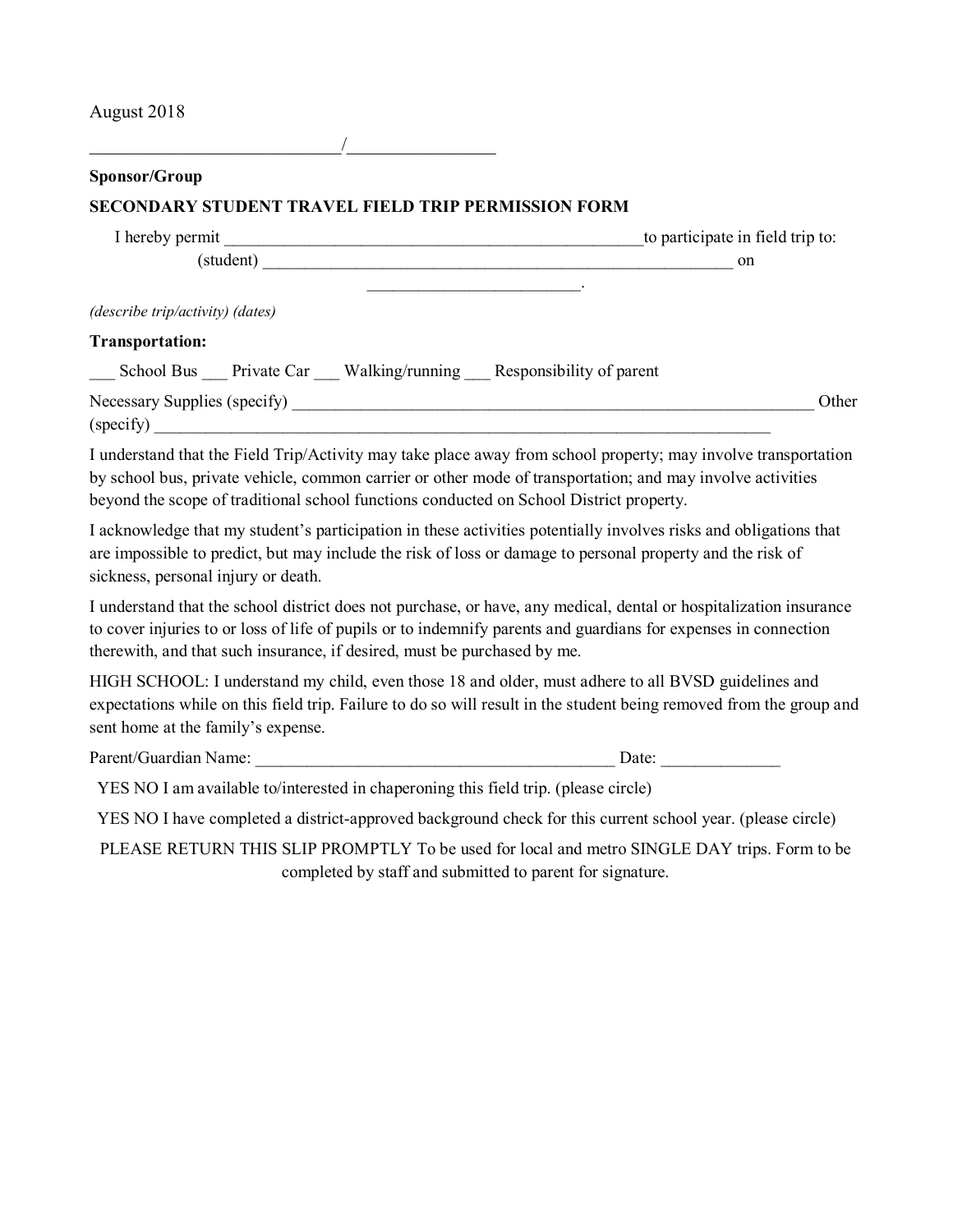August 2018

**\_\_\_\_\_\_\_\_\_\_\_\_\_\_\_\_\_\_\_\_\_\_\_\_\_\_\_\_\_\_\_\_/\_\_\_\_\_\_\_\_\_\_\_\_**

**Patrocinador/Grupo**

#### **VIAJE ESTUDIANTIL SECUNDARIA PERMISO PARA UNA EXCURSION ESCOLAR**

Por medio de la presente, doy permiso a que el participar en la excursión a:

*(nombre del estudiante) (describa excursión o actividad) (fecha)*

Transporte: \_\_ Autobús escolar \_\_Vehículo privado \_\_ Caminando/corriendo \_\_ Responsabilidad de los padres

Materiales necesarios (especifique)

Otro (especifique)

Entiendo que esta excursión/actividad escolar puede tener lugar fuera de la propiedad escolar; puede implicar transporte en autobús escolar, vehículo privado, transporte público u otro modo de transporte, y puede incluir actividades fuera de las funciones tradicionales de la escuela dentro la propiedad del Distrito Escolar.

Entiendo que la participación de mi estudiante en estas actividades implica potencialmente riesgos y obligaciones que son imposibles de predecir, pero pueden incluir el riesgo de pérdida o daño a la propiedad personal y el riesgo de contraer una enfermedad, lesiones personales o muerte.

Reconozco que el distrito escolar no adquiere y no tiene, ningún seguro médico, dental o de hospital que cubra los daños o pérdida de vida de los estudiantes o para indemnizar a los padres y tutores por los gastos relacionados a éstos (daños) y que ésta clase de seguro, si se desea, deberé comprarla yo.

ESCUELA PREPARATORIA: Entiendo que mi hijo/a, aun los de 18 años y mayores, deben de seguir todas las reglas y expectativas de BVSD durante este viaje estudiantil. El no seguir estas reglas y expectativas, resultará con el removimiento del alumno del grupo y será mandado de regreso a casa al costo de la familia.

Nombre del padre o tutor: Fecha:

Firma del padre o tutor:

FAVOR DE REGRESAR ESTA FORMA LO MÁS PRONTO POSIBLE A ser utilizada en excursiones locales y metropolitanas de UN SOLO DÍA. Esta forma debe ser llenada por un maestro y presentada a los padres para obtener su firma.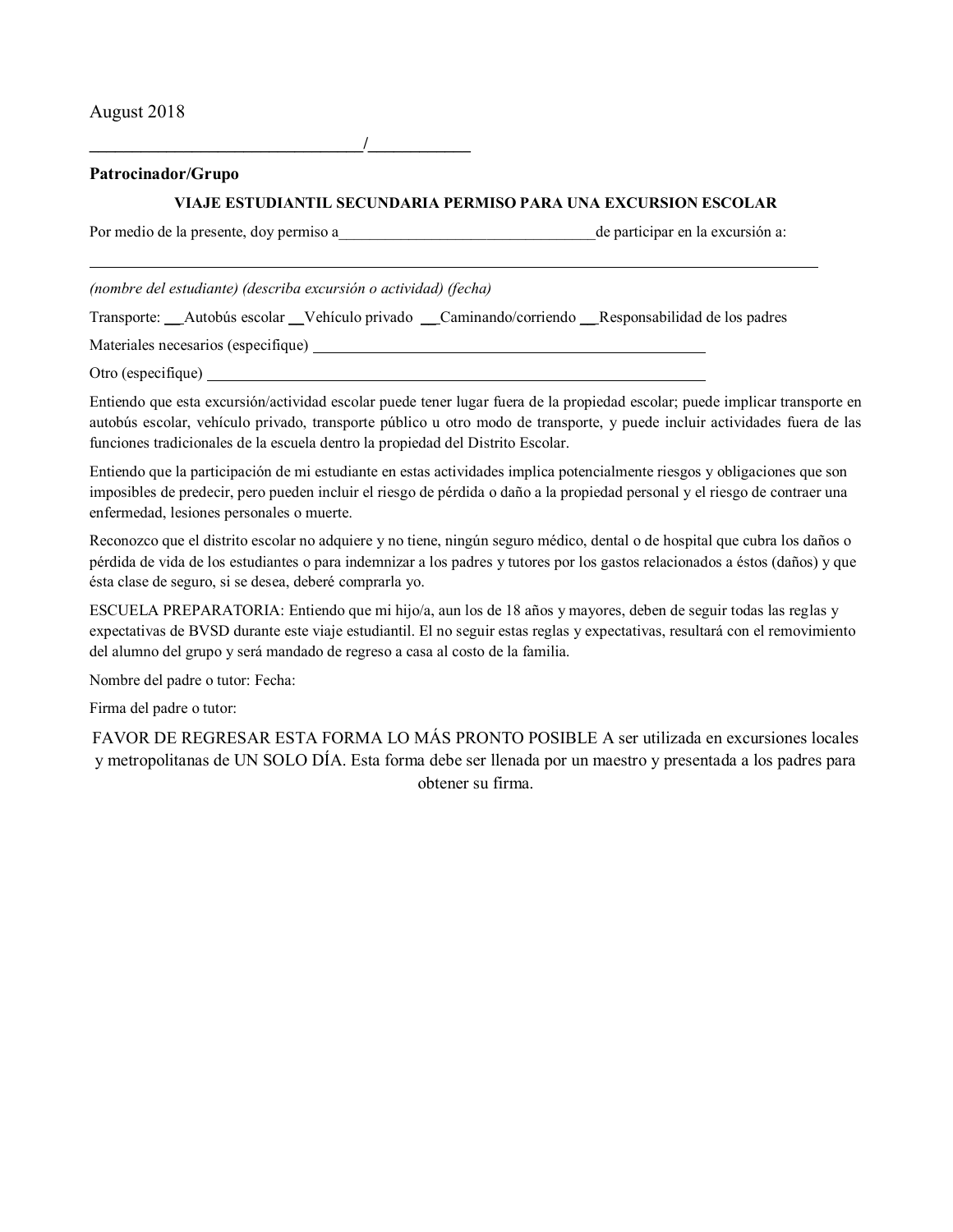

# PERMISSION FOR USE OF PHOTO/VIDEO AND WAIVER OF CLAIMS **For MINORS**

For valuable consideration, the undersigned, being the parent or guardian of a minor under 18 years of age, hereby grants to the Regents of the University of Colorado, a body corporate, acting on behalf of the University of Colorado at Boulder the perpetual right to use, arrange, reproduce, distribute (including to the press) create derivative works of a wide variety of formats, including, but not limited to, print, broadcast, videotape, CD-ROM and electronic and on-line media, photos of the minor taken on or about \_\_\_\_\_\_\_\_\_\_\_\_\_ , 20\_\_\_.

The undersigned agrees that they will not bring or consent to others bringing a claim or action against the University of Colorado or its employees on the grounds that anything contained in the abovedescribed materials, or in advertising and publicity that uses these materials, is defamatory, reflects adversely on the undersigned, or violates any right whatsoever, including, without limitation, rights of privacy and publicity. The undersigned hereby releases and holds harmless the University of Colorado, its Board of Regents, managers, directors, officers, employees, agents and contractors from any and all claims and liabilities of any type, whatsoever that the undersigned may have now or in the future in connection with the above-described materials. The undersigned understands and agrees that the University of Colorado is and shall be the exclusive owner of all rights, title and interest, including copyright, in any works that may be created containing the materials, except as to preexisting rights in any of the materials.

I HEREBY ACKNOWLEDGE THAT I AM THE PARENT OR GUARDIAN OF THE SUBJECT PHOTOGRAPHED OR VIDEOTAPED. I HAVE READ AND UNDERSTAND THE TERMS OF THIS RELEASE. I SIGN THIS FORM FREELY AND WITHOUT INDUCEMENT.

[Print name of subject]

Signature of Parent or Guardian

Date

[Print name of Parent or Guardian]

Photographer: